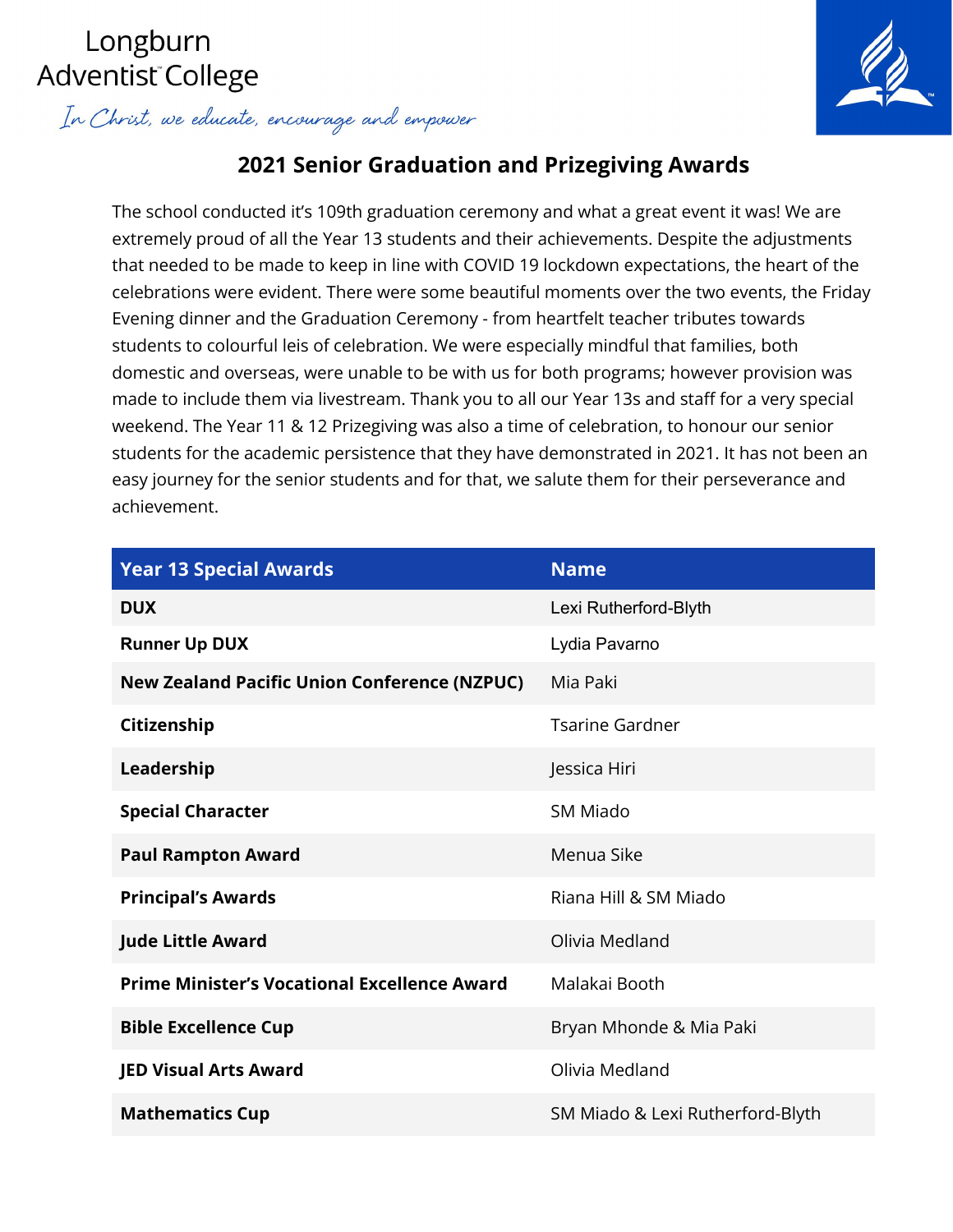| <b>Science Trophy</b>             | Siunari'i Paiva & Lydia Pavarno |
|-----------------------------------|---------------------------------|
| <b>Boys' Dorm Excellence Cup</b>  | Eliud Ganaii & Bryan Mhonde     |
| <b>Girls' Dorm Excellence Cup</b> | Siunari'i Paiva                 |

## **Year 13 LCEA - Achieved (A), Merit (M), Excellence (E)**

Azevedo-Leader, Connor (A); Booth, Malakai (A); Brayshaw, Gemma (E); Edmonds, DJ (A); Ganaii, Eliud (A); Gardner, Tsarine (A); Hill, Riana (A); Hiri, Jessica (M); Krammer, Marie (A); Lalakai, Simione (A); Lote, La (A); Medland, Olivia (E); Mhonde, Bryan (E); Miado, SM (E); Nihm, Olivia (A); Paiva, Siunari'i (E); Paki, Mia (E); Pavarno, Lydia (E); Pokaran, Molly (M); Posthuma, Jade (A); Pule, Pauline (A); Raitaci, Ben (A); Rutherford-Blyth, Lexi (E); Sarich, Natasha (A); Shearman, Sammie (A); Sike, Menua (P); Skerrett, Alevya (A); Smolka, Alana (E); Tyrrell, Christopher (A); Walker, Olivia (P); Whitbread-Edwards, Makayla (M)

| <b>Year 12 Special Awards</b>     | <b>Name</b>                       |
|-----------------------------------|-----------------------------------|
| <b>Dux</b>                        | Serena Cade                       |
| Citizenship                       | Liam Blakeborough                 |
| Leadership                        | Tupou Elenoa Kauvaka              |
| <b>Special Character</b>          | Musashi Nakao                     |
| Whakamana Maori Award             | Jessica Hiri                      |
| <b>Hann Bible Cup</b>             | Errol Kama & Tupou Elenoa Kauvaka |
| <b>Sharp International Shield</b> | Wei Xi                            |

#### **Year 12 LCEA - Achieved (A), Merit (M), Excellence (E), Progress (P)**

Belisario, Kim (A); Blakeborough, Liam (M); Cade, Serena (E); Currie, Mandy (A); Edwards, Hannah (P); Garzon, Melisa (M); Giddens, Caitlin (M); Hussain, Ambara (A); Hussain, Aniqa (A); Kama, Errol (M); Kaukare, Anaelle (E); Kauvaka, Tupou Elenoa (M); Kingi, Leisana (A); Lom, Jadon (P); Luke, Giovanni (A); Malaquin, Jaime (A); Maliou, Glenda (M); Matata, Jack (M); Mitchell, Noble (A); Mok, Joshua (P); Nakao, Musashi (A); Palavi, Ita (A); Newman, Javen (P); Ngarepa, Manea (P); Skerrett, Toryah (P); Parker-Murrell, Kieran (A); Tikari, Priyanka (M); Tyrrell, Eilidh (P); Wei Xi (M); Whitbread-Edwards, Abigail (A)